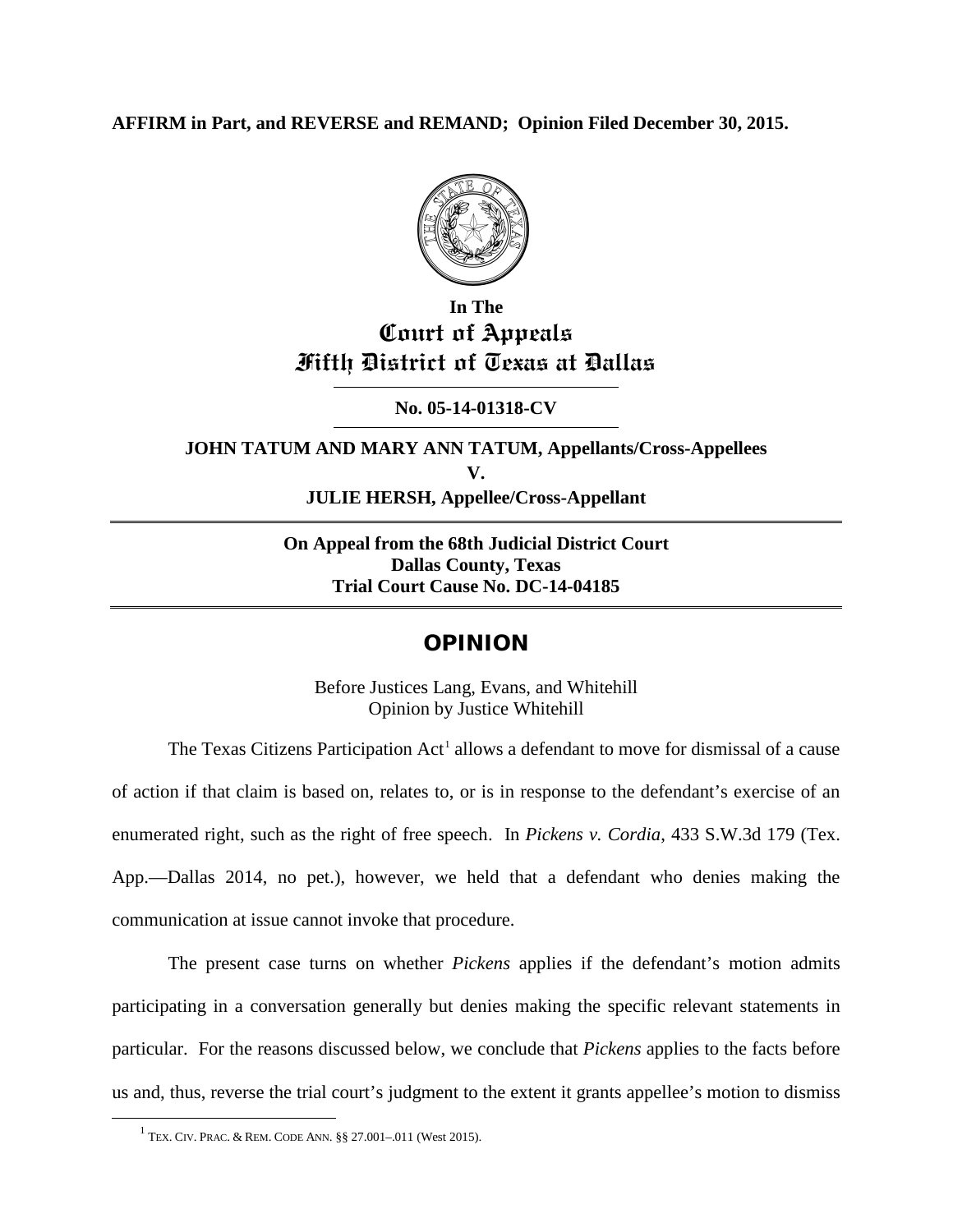and awards appellee conditional appellate attorneys' fees. We affirm the judgment to the extent it denies appellee's requests for trial-level attorneys' fees and monetary sanctions.

#### **I. BACKGROUND**

#### **A. Factual Allegations.**

Appellants John and Mary Ann Tatum were the plaintiffs below, and their live petition alleged the following facts:

The Tatums were Paul Tatum's parents. Paul committed suicide on May 18, 2010, hours after being involved in a car accident. A few days later, the Tatums took out a newspaper obituary that paid homage to Paul's life and suggested that his death was caused by injuries he sustained in the accident.

Meanwhile, appellee Julie Hersh had written a book about her personal history of depression and suicide attempts. In early 2010, she was attempting to gain publicity for the book. Consequently, a few days before Paul's death, she wrote a letter to the editor of the *Dallas Morning News* newspaper complaining about the newspaper's coverage of the death of a man named Ted Pillsbury. Pillsbury had committed suicide, and Hersh complained that the newspaper's coverage did not address Pillsbury's supposed mental illness.

Later, Hersh read Paul's obituary and heard from acquaintances that Paul had committed suicide.

After that, she wrote a blog post entitled "Don't Omit from the Obit," in which she encouraged people not to conceal the role that mental illness plays in causing suicide.

Less than a month after Paul's obituary, Hersh on June 14, 2010 met with *Dallas Morning News* columnist Steve Blow and "promoted Paul's death and the Obituary . . . as a news story," "incited Blow to write about suicide in obituaries," and "encouraged him to make the

–2–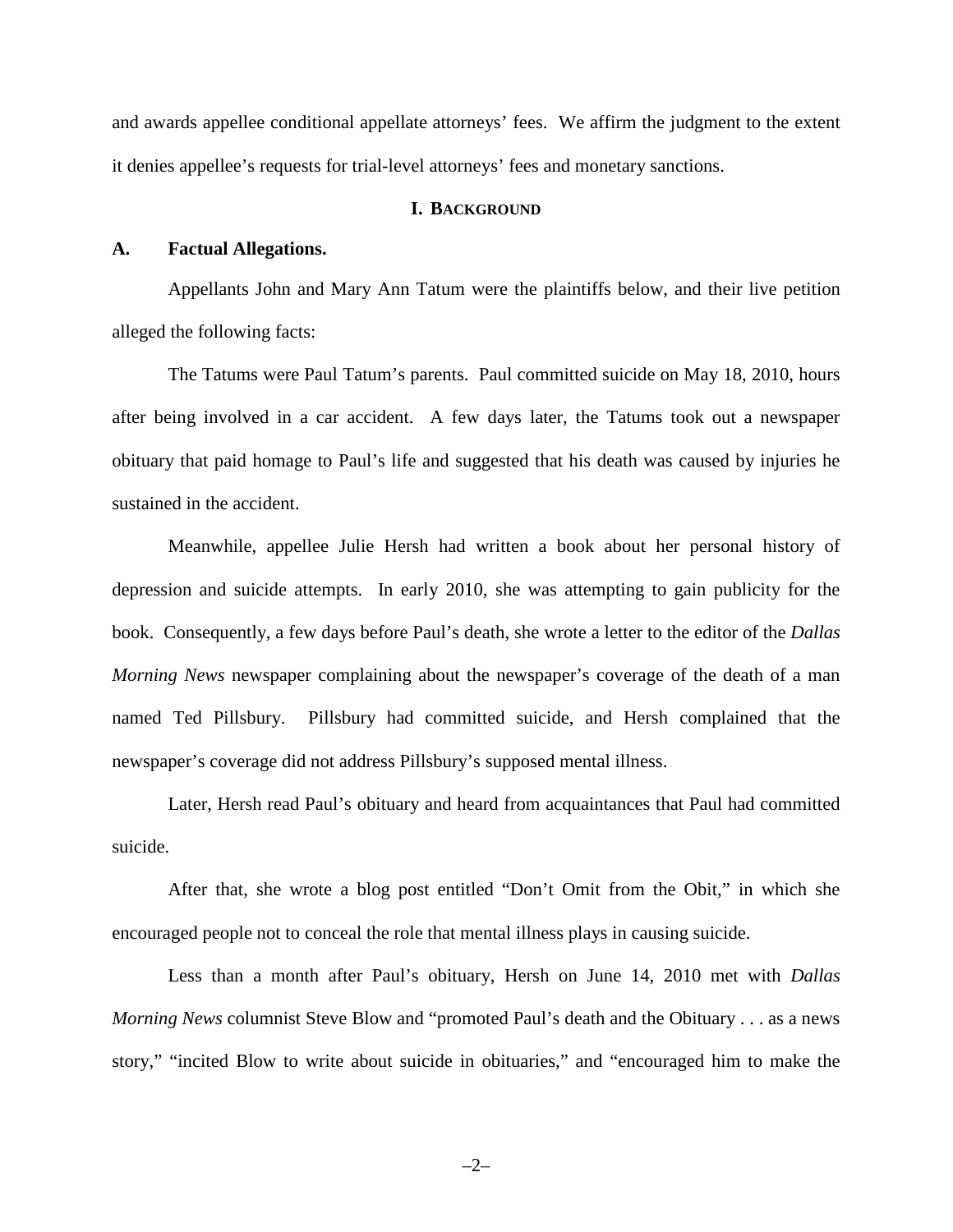Tatum tragedy public." The next day, she emailed Blow her unpublished letter to the editor and her "Don't Omit from the Obit" blog post.

On June 20, 2010, less than a month after publishing Paul's obituary, the *Dallas Morning News* published a column by Blow in which he discussed Pillsbury's death, Pillsbury's company's press release about his death, and Paul's death and obituary. [2](#page-2-0) The column also promoted Hersh's blog. The column brought unwanted attention to the Tatums for their decision not to discuss suicide in Paul's obituary, and it caused the Tatums to suffer humiliation and embarrassment.

#### **B. Procedural History.**

The Tatums sued Hersh for intentional infliction of emotional distress.<sup>[3](#page-2-1)</sup> Hersh answered and filed a motion to dismiss under the Texas Citizens Participation Act (TCPA). Hersh's motion sought (i) dismissal of the Tatums' claims and (ii) the recovery of her attorneys' fees and sanctions against the Tatums.

The Tatums then filed a first amended petition, which remained their live pleading through final judgment, and a response to the dismissal motion. Hersh filed a reply brief, and the Tatums filed a sur-reply.

After two hearings, the trial judge signed an order dismissing the case with prejudice. The judge did not award Hersh any trial-level attorneys' fees or sanctions, but he did award Hersh conditional appellate attorneys' fees.

The Tatums appealed the judgment, and Hersh cross-appealed.

<span id="page-2-0"></span> $2 \text{ According to evidence presented in the motion to dismiss process, the column criticized social norms that cause people not to talk openly.}$ about suicide as a cause of death. The column discussed Pillsbury's and Paul Tatum's suicides and their aftermaths as examples, and it argued that greater honesty and openness about suicide and mental illness would save lives.

<span id="page-2-1"></span><sup>3</sup> The Tatums also sued Blow and The Dallas Morning News, Inc. in a separate suit. That lawsuit resulted in its own appeal, *John Tatum and Mary Ann Tatum v. The Dallas Morning News, Inc. and Steve Blow*, No. 05-14-01017-CV, which is being decided by a separate opinion also issuing today.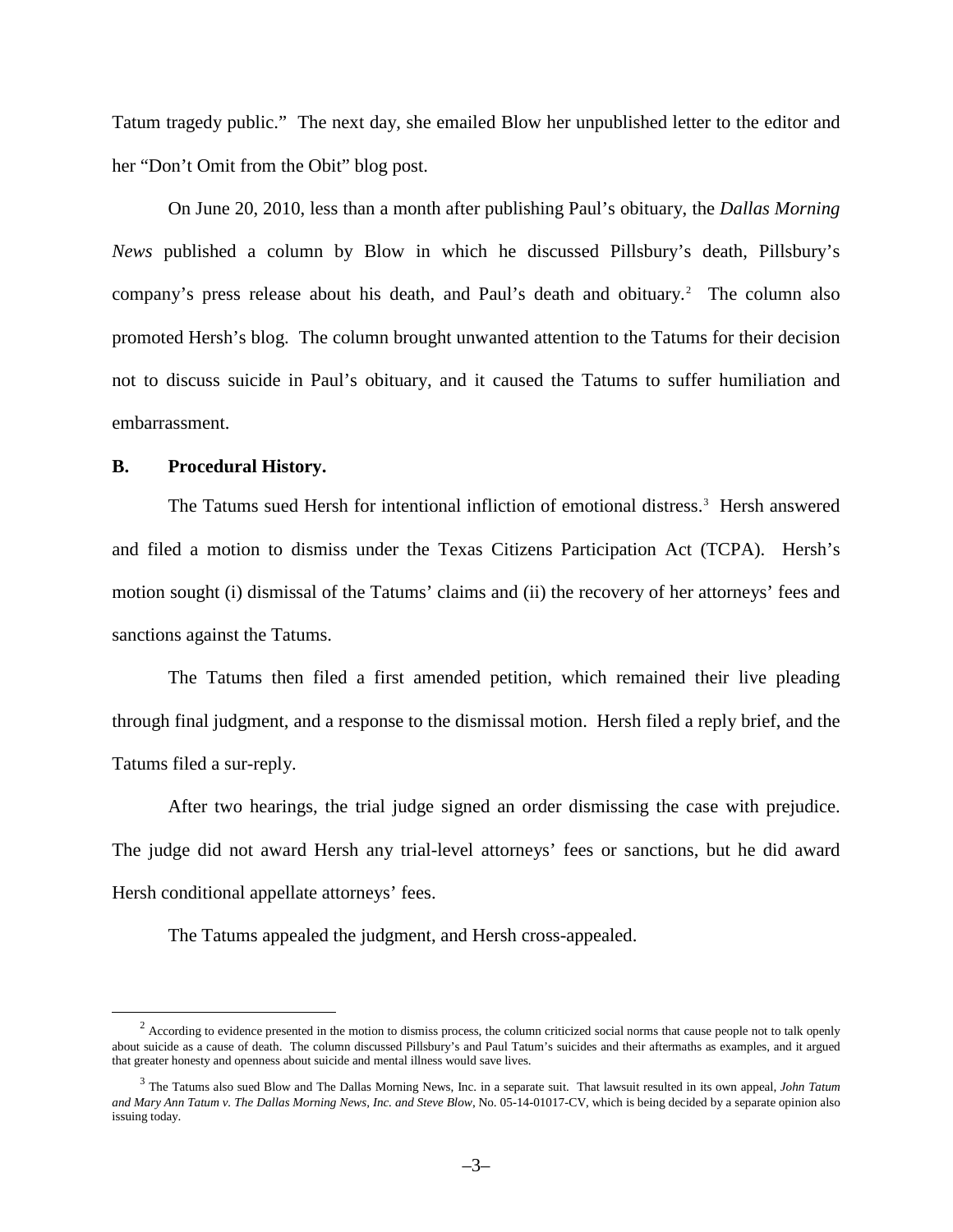#### **II. ANALYSIS**

The Tatums present three appellate issues, each arguing that the trial court erred by granting Hersh's motion. We need discuss only their first issue, which is whether the trial court erred by ruling that Hersh carried her initial burden of showing that the TCPA applies to the Tatums' claims. For the reasons discussed below, we conclude that she did not do so.

#### **A. Standard of Review.**

A TCPA movant bears the initial burden of showing by a preponderance of the evidence "that the legal action is based on, relates to, or is in response to the party's exercise of" a statutorily protected right, such as the right of free speech. *See* TEX. CIV. PRAC. & REM. CODE ANN. § 27.005(b) (West 2015). We review de novo the trial court's ruling that a defendant carried its § 27.005(b) burden. *See D Magazine Partners, L.P. v. Rosenthal*, No. 05-14-00951- CV, 2015 WL 5156908, at \*5 (Tex. App.—Dallas Aug. 28, 2015, pet. filed) ("We review de novo the trial court's determinations that the parties met or failed to meet their burdens of proof under section 27.005.") (footnote omitted); *see also ExxonMobil Pipeline Co. v. Coleman*, 464 S.W.3d 841, 845 (Tex. App.—Dallas 2015, pet. filed) (reviewing de novo whether movants established that challenged statements were exercises of free speech and association rights).

#### **B. TCPA Overview.**

The TCPA is an "anti-SLAPP statute," meaning that the legislature enacted it to curb "strategic lawsuits against public participation." *Am. Heritage Capital, LP v. Gonzalez*, 436 S.W.3d 865, 868 (Tex. App.—Dallas 2014, no pet.). The statute's stated purpose is to encourage and protect people's First Amendment rights while also protecting other people's related rights to pursue meritorious claims for redress:

The purpose of this chapter is to encourage and safeguard the constitutional rights of persons to petition, speak freely, associate freely, and otherwise participate in government to the maximum extent permitted by law and,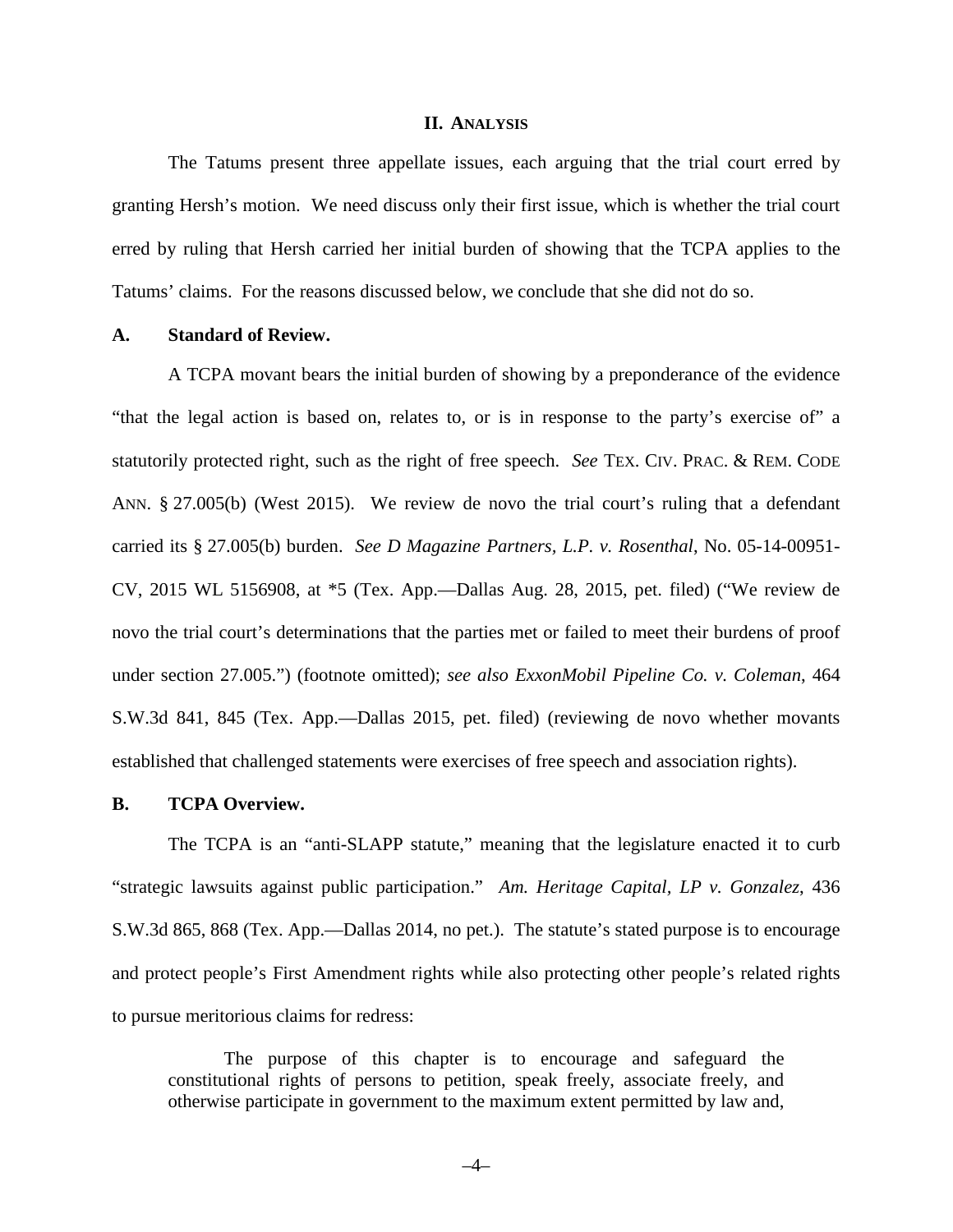at the same time, protect the rights of a person to file meritorious lawsuits for demonstrable injury.

CIV. PRAC. § 27.002. The legislature further specified that the TCPA "shall be construed liberally to effectuate its purpose and intent fully." *Id*. § 27.011(b).

The TCPA's main feature is a motion procedure that enables defendants to seek the dismissal of frivolous claims and to recover attorneys' fees and sanctions. *See id*. §§ 27.003, 27.005, 27.009(a). These features, however, are counterbalanced by providing that a defendant who files a dismissal motion that is itself frivolous or intended solely to delay can be ordered to pay the nonmovant's court costs and reasonable attorneys' fees. *Id*. § 27.009(b).

As mentioned above, the motion to dismiss movant has the initial burden of proof. *See Am. Heritage Capital*, 436 S.W.3d at 874. Specifically, § 27.005(b)(1) defines that burden as follows:

Except as provided by Subsection  $(c)$ , ... a court shall dismiss a legal action against the moving party if the moving party shows by a preponderance of the evidence that the legal action is based on, relates to, or is in response to the party's exercise of . . . the right of free speech . . . .

CIV. PRAC. § 27.005(b)(1).

If the movant carries that initial burden, the burden shifts to the claimant to establish "by clear and specific evidence a prima facie case for each essential element of the claim in question." *Id.* § 27.005(c). If the claimant carries this subsequent burden, the court must deny the motion unless "the moving party establishes by a preponderance of the evidence each essential element of a valid defense to the nonmovant's claim." *Id*. § 27.005(d).

"In determining whether a legal action should be dismissed . . . , the court shall consider the pleadings and supporting and opposing affidavits stating the facts on which the liability or defense is based." *Id*. § 27.006(a).

–5–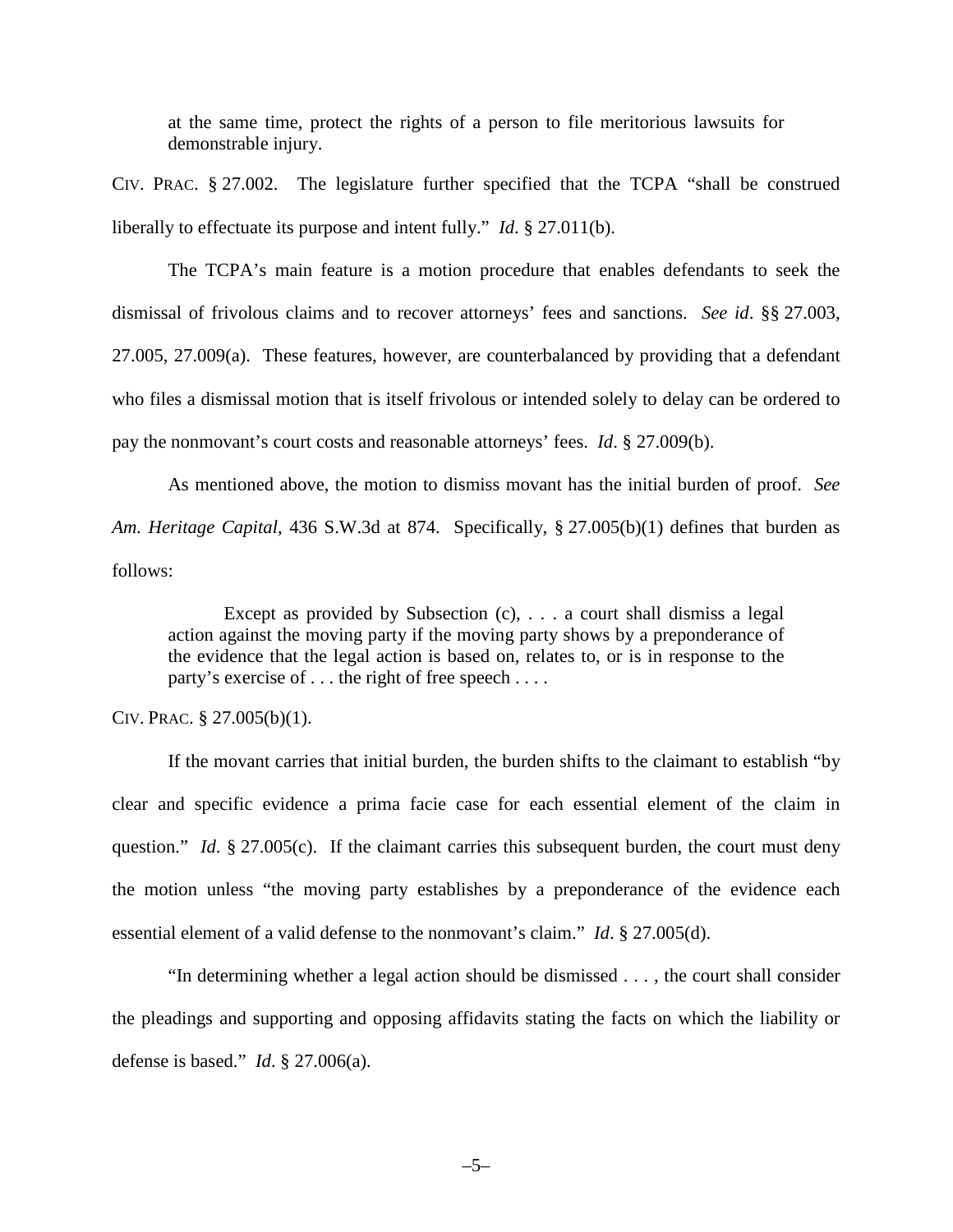## **C. Tatum Issue 1: Did the trial court err by ruling that Hersh carried her § 27.005(b) burden to show that the Tatum's suit was based on, related to, or in response to a statement by Hersh?**

The Tatums' first issue argues that Hersh failed to establish that the TCPA applied to their claims because Hersh denied making the statements on which the Tatums' pleadings are based. But, before addressing that argument, we must first consider Hersh's premise that the Tatums forfeited that argument by not raising it in the trial court.

# **1. Did the Tatums forfeit their argument that Hersh's denial of making the statements on which the Tatums' claims are based negated Hersh's motion?**

Hersh argues that the Tatums failed to preserve their argument because they did not

include it in their written (1) response to Hersh's dismissal motion, (2) sur-reply in opposition to

the motion, or (3) two post-hearing letter briefs.

The Tatums, however, reply that they preserved the argument orally at the hearing on

Hersh's motion to dismiss. Specifically, their attorney argued to the trial court that:

Defendants [sic] have not once, not once, told you what they actually said. They continue to deny that they went and talked about Paul Tatum in that meeting with Mr. Blow. They continued to deny it. Continued to deny it. And every part where they reference it they call it the alleged statements. They have a preponderance burden, and that preponderance burden means you have to show that the greater weight of authority proves that you made a communication.

We agree with the Tatums. A complaint must be preserved by a timely request,

objection, or motion in the trial court that:

(A) stated the grounds for the ruling that the complaining party sought from the trial court with sufficient specificity to make the trial court aware of the complaint, unless the specific grounds were apparent from the context; and

(B) complied with the requirements of the Texas Rules of Civil or Criminal Evidence or the Texas Rules of Civil or Appellate Procedure . . . .

TEX. R. APP. P. 33.1(a)(1).

But nothing in Rule 33 requires complaints to be preserved in writing, nor do we find anything in the rules of evidence, the rules of procedure, or the TCPA imposing that requirement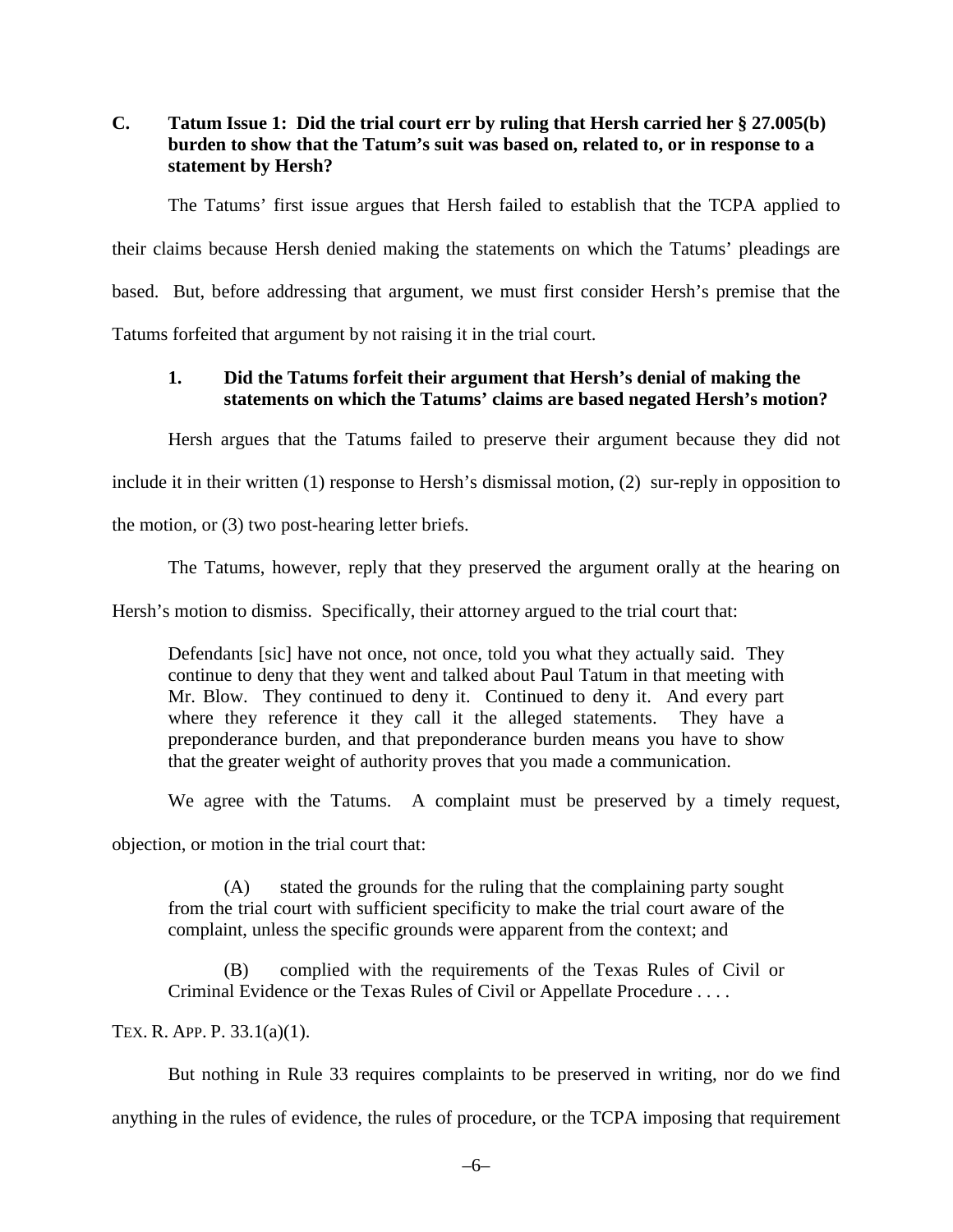in this context. *See* TEX. R. APP. P. 33.1(a); *see also Braglia v. Middleton*, No. 13-10-00101-CV, 2012 WL 664947, at \*3 (Tex. App.—Corpus Christi Mar. 1, 2012, no pet.) (mem. op.) (appellant's oral argument and continuance motion in trial court preserved error).

Because the Tatums' oral argument made the trial court aware of their argument that Hersh's denial that she talked with Blow about Paul Tatum should defeat Hersh's dismissal motion, we conclude that the Tatums preserved their argument.

#### **2. Did Hersh carry her initial burden under § 27.005(b) despite her denial that she made the specific statements at issue?**

#### **a. Applicable Law.**

Civil practice and remedies code § 27.005(b) provides that a TCPA movant must show by a preponderance of the evidence that the legal action is based on, relates to, or is in response to the movant's exercise of a protected right. CIV. PRAC. § 27.005(b). The Tatums' argument that Hersh did not carry her § 27.005(b) burden requires us to interpret and apply that statute to the pleadings and evidence in this case based on a de novo standard of review. *See D Magazine Partners, L.P.*, 2015 WL 5156908, at \*5.

When construing a statute, we attempt to ascertain and effectuate the legislature's intent. *City of San Antonio v. City of Boerne*, 111 S.W.3d 22, 25 (Tex. 2003). We start with the plain and ordinary meaning of the statute's words. *Id*. If a statute is unambiguous, we generally enforce it according to its plain meaning. *Id*. We read the statute as a whole and interpret it so as to give effect to every part. *Id*.; *see also Phillips v. Bramlett*, 288 S.W.3d 876, 880 (Tex. 2009) ("We further try to give effect to all the words of a statute, treating none of its language as surplusage when reasonably possible.").

The TCPA defines the "exercise of the right of free speech" as "a communication made in connection with a matter of public concern." CIV. PRAC. § 27.001(3). The TCPA defines "matter of public concern" as including, among other things, issues relating to health, safety, or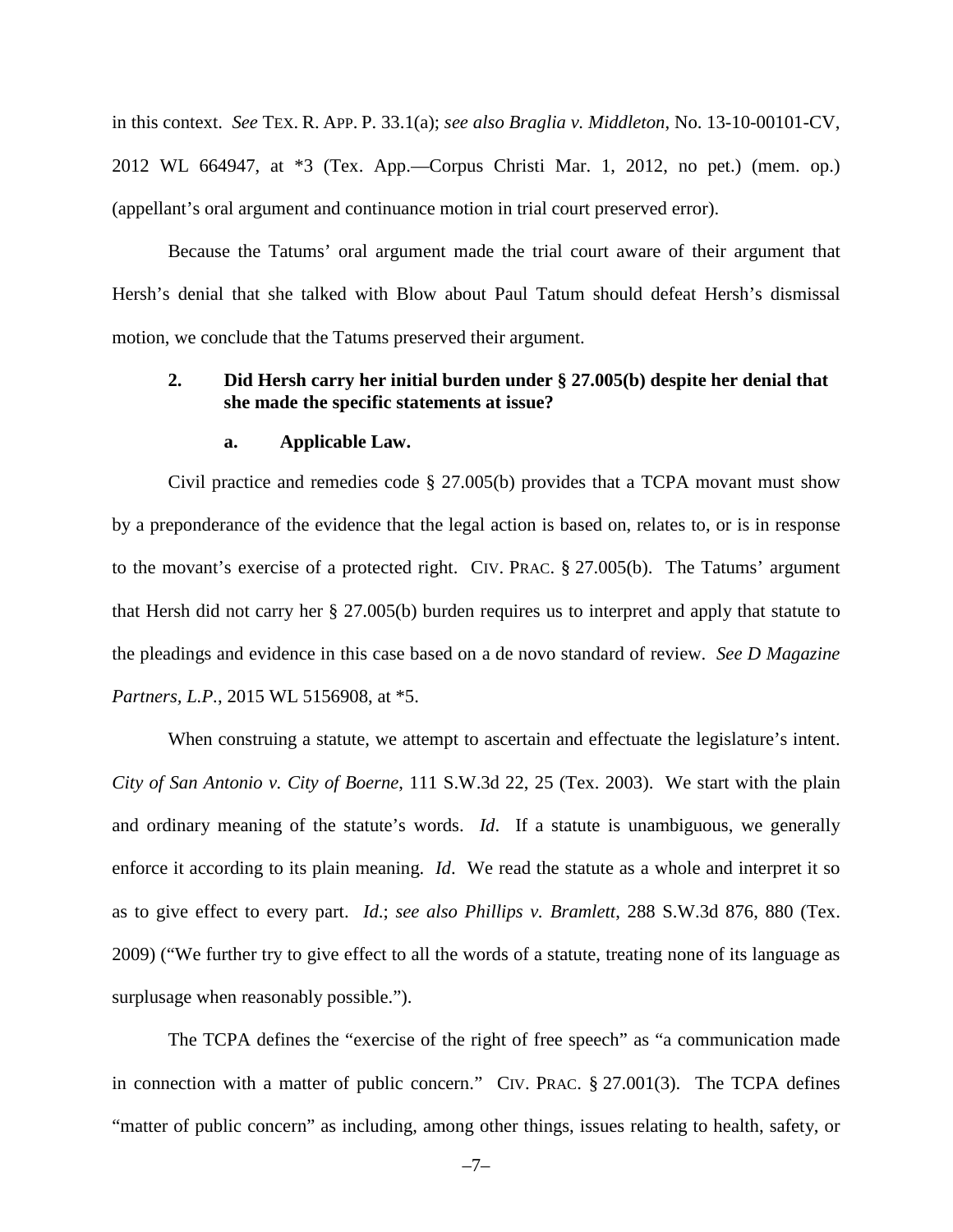community well-being. *Id*. § 27.001(7)(A), (B). Thus, the statute required Hersh to show that the Tatums' claims were based on, related to, or were made in response to a communication Hersh made that related to an issue of health, safety, community well-being, or some other matter of public concern.

A question that sometimes arises under the TCPA is whether a movant can carry its § 27.005(b) burden if the movant denies making the communication that the claimant bases its claim on. We recently held that the answer is no. *See Pickens v. Cordia*, 433 S.W.3d 179, 188 (Tex. App.—Dallas 2014, no pet.).

In *Pickens v. Cordia*, Pamela Pickens sued her brother Michael Pickens, alleging that he had sent a harmful email about Pamela to various people. *Id*. at 181–82, 187–88. Michael filed a TCPA motion to dismiss. *Id*. at 182. At the hearing, Pamela's attorney said, apparently without contradiction, that Michael had denied sending the email, which was sent under the name "Robert Barris." *Id*. at 188. The trial court dismissed Pamela's claim, but we reversed based on Pamela's argument that "since Michael denied sending the email, there can be no evidence the lawsuit was related to Michael's exercise of free speech and no chapter 27 basis for dismissing the claim." *Id*. We said, "Given that [Michael] has denied sending the email, we conclude chapter 27 does not apply to this cause of action." *Id*.

We acknowledged the *Pickens* holding in a subsequent case. *See Am. Heritage Capital*, 436 S.W.3d at 882 n.5 ("We recently held that a defendant could not rely on Chapter 27 as to a particular claim because his defense was that he did not publish the speech allegedly giving rise to the claim.").

And, although it held that *Pickens* was factually distinguishable, the Fort Worth Court of Appeals has said, "We agree [with *Pickens*] that a defendant who denies making any communication may not obtain dismissal by also simultaneously claiming that he was exercising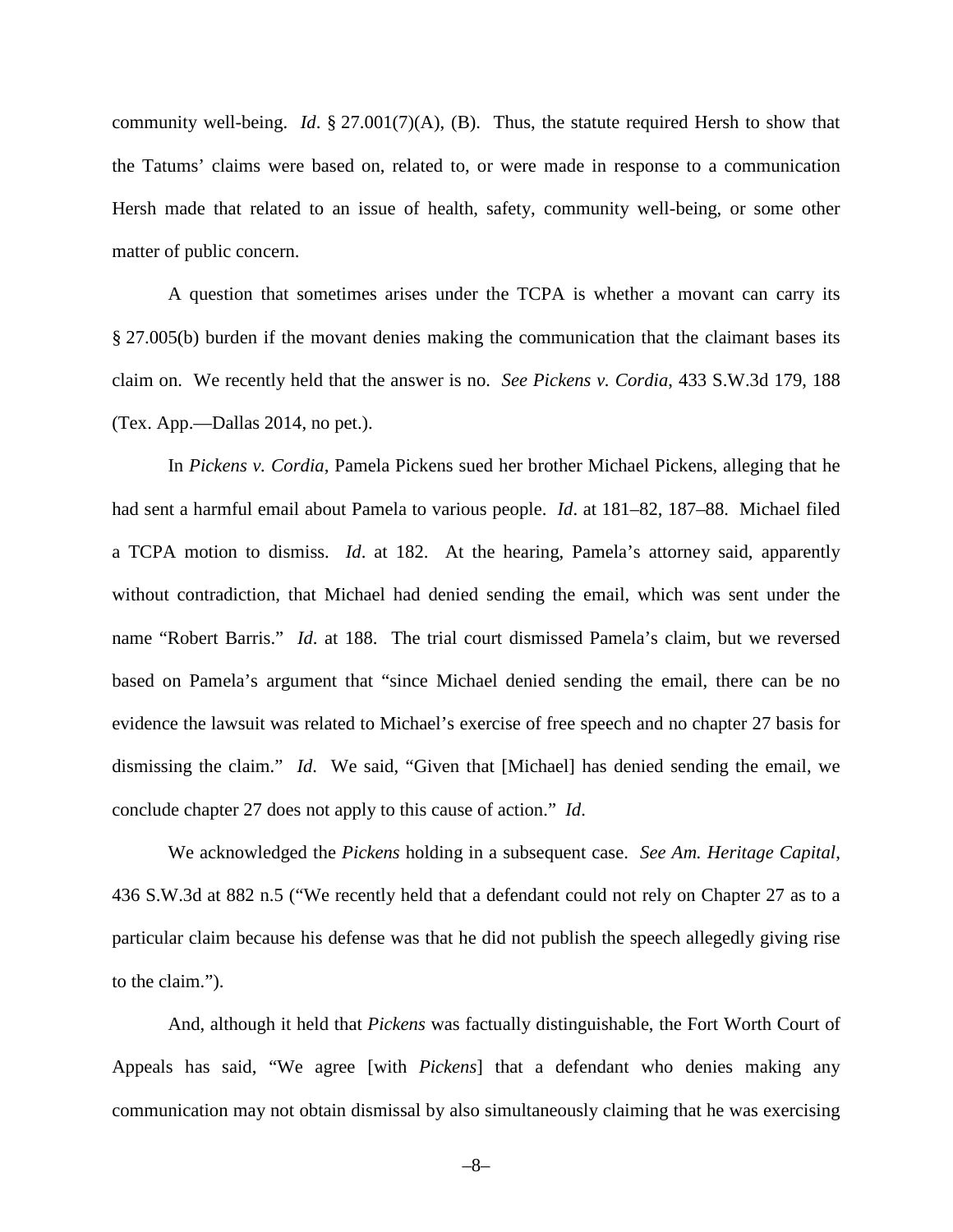his right of free speech by making a communication." *Rauhauser v. McGibney*, No. 02-14- 00215-CV, 2014 WL 6996819, at \*5 (Tex. App.—Fort Worth Dec. 11, 2014, no pet.) (dismissal was proper because petition alleged that the defendant made other communications that the defendant did not deny making); *see also Jardin v. Marklund*, 431 S.W.3d 765, 773–74 (Tex. App.—Houston [14th Dist.] 2014, no pet.) (TCPA did not apply because defendant did not make the communications made the basis of plaintiffs' claims).

Building on *Pickens*, the Fifth Circuit Court of Appeals held that a TCPA movant cannot carry its threshold burden by relying solely on the plaintiff's pleadings, even if the movant has not expressly denied making the relevant communication. *Culbertson v. Lykos*, 790 F.3d 608, 632 (5th Cir. 2015) ("Palmer has not cited any Texas case that specifically holds that a plaintiff's own allegations will by themselves satisfy a defendant's burden under the TCPA. We will not create such law.") (footnote omitted).

#### **b. Application of the Law to the Facts.**

#### **(1) What statements are the Tatums' claims based on?**

We first examine the Tatums' live pleading to see what communications they based their claims on.<sup>[4](#page-8-0)</sup>

The Tatums' live pleading alleges these facts:

Shortly [after Paul's death], Defendant—with full knowledge of Plaintiffs' special vulnerability in a time of bereavement—went to Steve Blow ("Blow"), a columnist for *The Dallas Morning News* (the "DMN"), and encouraged him to write a column that would draw attention to Hersh's recent blog that called for a discussion of mental illness in suicide victims' obituaries. Hersh also encouraged Blow to use Plaintiffs' choice of wording in the Obituary as a demonstrative and a specific example of the alleged problem discussed in her blog. Defendant's actions culminated in Blow authoring a column that appeared in the DMN on

<span id="page-8-0"></span><sup>&</sup>lt;sup>4</sup> At least two appellate courts have said that a reviewing court should view the pleadings and evidence in the light most favorable to the nonmovant when deciding whether the movant carried its initial burden under § 27.005(b). *See Sloat v. Rathbun*, No. 03-14-00199-CV, 2015 WL 6830927, at \*3 (Tex. App.—Austin Nov. 6, 2015, no pet. h.); *Cheniere Energy, Inc. v. Lotfi*, 449 S.W.3d 210, 214 (Tex. App.—Houston [1st Dist.] 2014, no pet.). We need not decide whether this is correct because the Tatums prevail even under our neutral, plain-language review of their live pleading.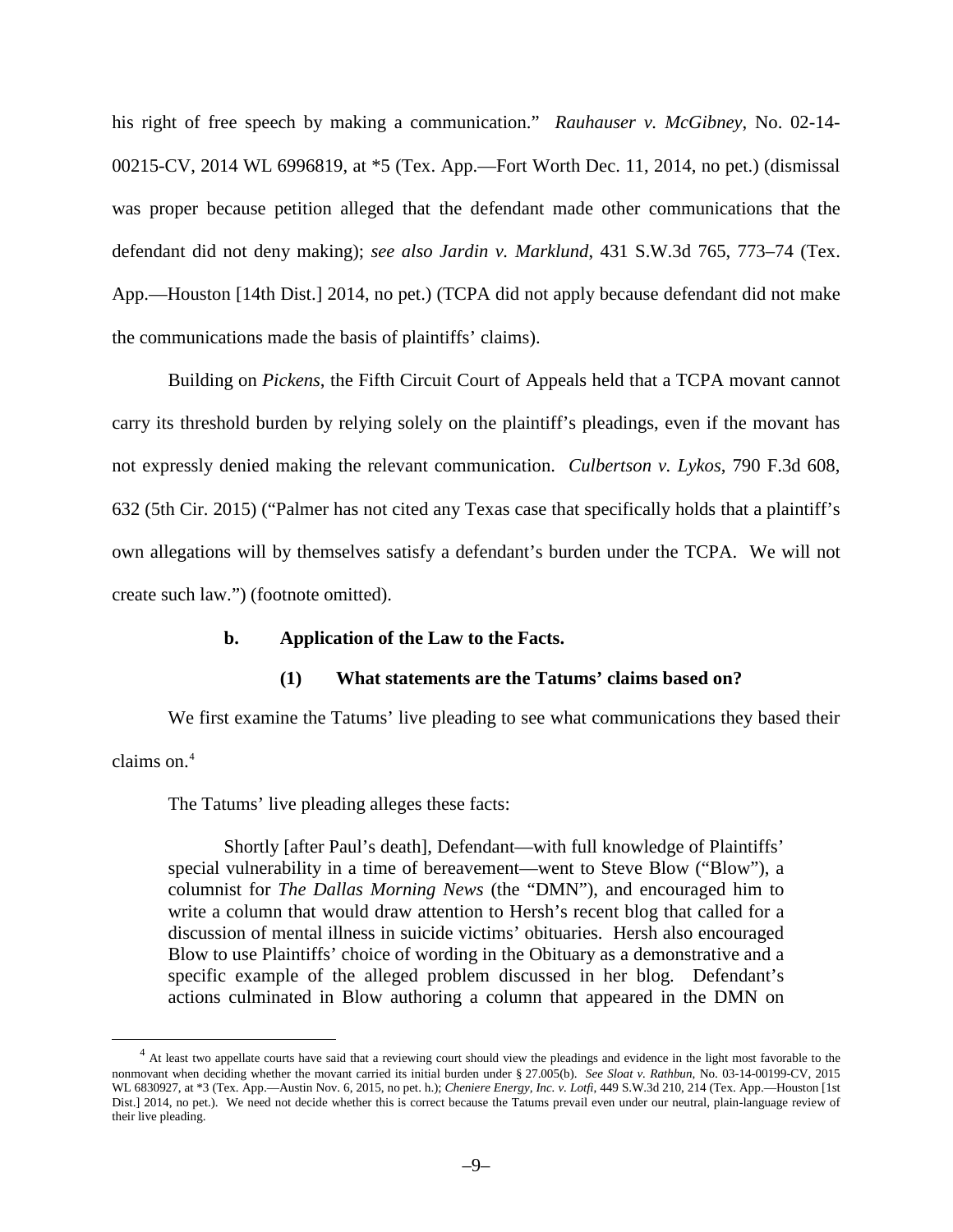June 20, 2010—Father's Day—which promoted Hersh's blog and brought unwanted attention to the Plaintiffs for their decision not to discuss suicide in the Obituary (the "Column").

. . . .

Plaintiffs' claims . . . turn simply on whether Hersh's actions in exploiting the tragedy of a grieving family for her personal gain by encouraging a third party to criticize the Plaintiffs' choice of wording in the Obituary constitute extreme and outrageous conduct.

. . . .

Hersh promoted Paul's death and the Obituary to Blow at the DMN as "news" only three weeks after Paul's funeral on Monday, June 14, 2010.

. . . .

Hersh's meeting, emailing of her blog, and "stoking up" of Blow to write about "the problem of glossing over suicide in obituaries" **took place immediately before the Column's publication**.

. . . .

As a result [of] Hersh's actions in encouraging Blow to publish the Column and publicizing their private tragedy, the Tatums suffered sadness, anxiety, worry, . . . and feelings of being violated by the sudden, unexpected public criticism. . . .

. . . .

Hersh clearly viewed Paul's death and Obituary as an opportunity for selfpromotion through publicity and her deliberate and persistent efforts were the motive force behind Blow's Column.

(Bold in original.)

The Tatums' petition then contains a section under the heading "Count 1: Intentional

Infliction of Emotional Distress." That section begins with the following passage:

As discussed in detail above, *Defendant, with full knowledge of the special vulnerability of Plaintiffs after having lost their son, went to Blow and encouraged him to make the Tatum tragedy public*. The act of using a family's private tragedy for one's own personal publicity by identifying them (i.e., feeding the "news story" to Blow so as to garner publicity for herself) was so extreme and outrageous that it shocks the conscience.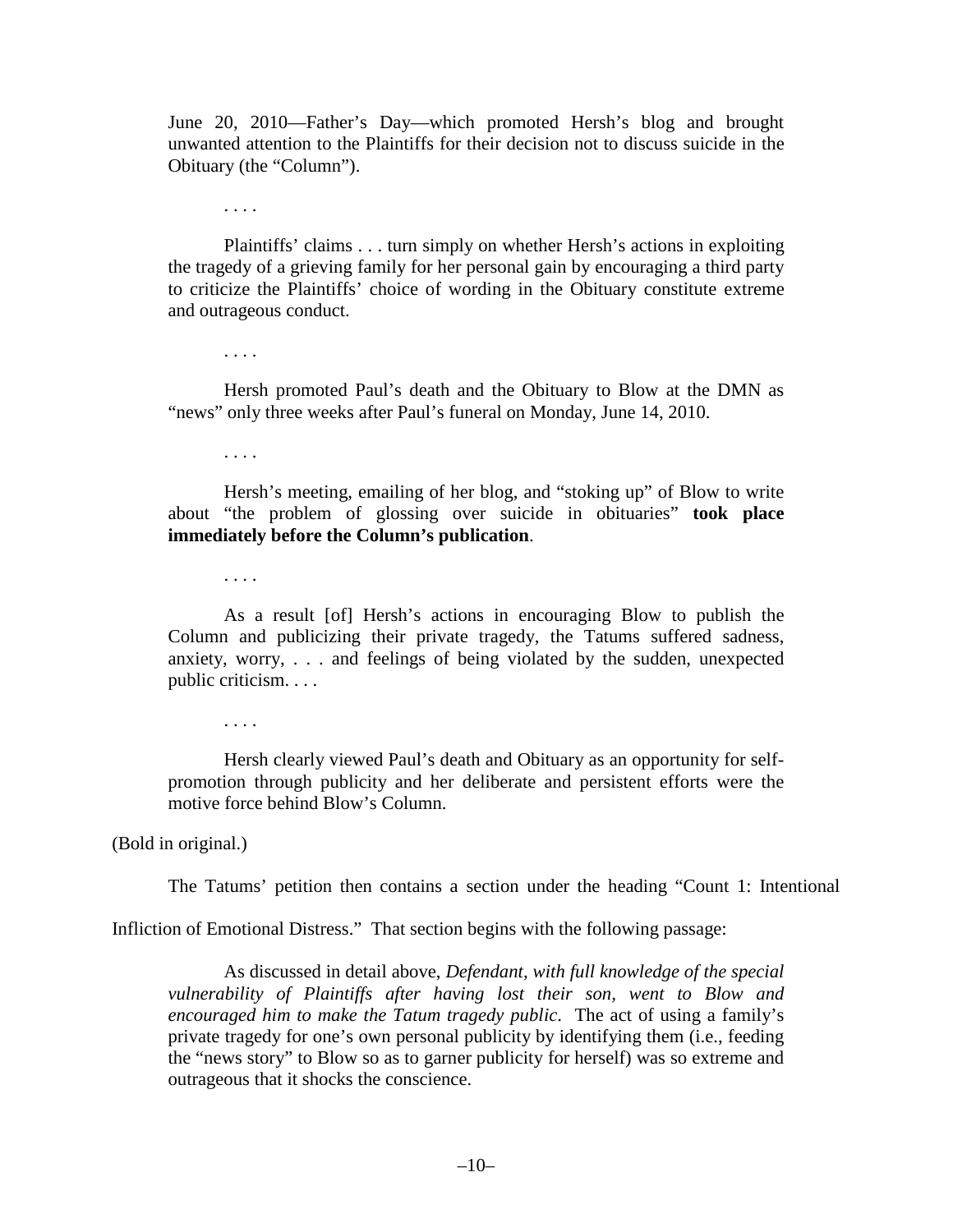(Emphasis added.) Their live pleading, however, also alleged that Hersh spoke to Blow about suicide and obituaries in general.

Based on the above discussion of the Tatums' live petition, we conclude that they based their intentional infliction claims on statements Hersh allegedly made to Blow that (i) were about Paul's death and obituary and (ii) encouraged Blow to write about those facts in a critical way.

## **(2) How does** *Pickens* **apply to the facts of this case?**

Next, we review Hersh's dismissal motion, the responses and replies, and the evidence

filed by both sides.

Hersh's dismissal motion consistently denied that she made the relevant statements:

- "[T]he evidence conclusively establishes that Ms. Hersh did not make the statements the Tatums allege."
- "In this case, the uncontroverted evidence conclusively establishes that *Ms. Hersh did not make the statements the Tatums have attributed to her*."
- "The record evidence conclusively establishes that Ms. Hersh did not 'feed' a news story to Mr. Blow about the Tatums."
- "While both Mr. Blow and Ms. Hersh have acknowledged discussing Ms. Hersh's blog post entitled 'Don't Omit From the Obit,' their uncontroverted deposition testimony conclusively establishes that *Ms. Hersh never mentioned the Tatums to Mr. Blow before his column was published, or ever accused them of 'lying.'*"
- "Far from providing clear and specific evidence that Ms. Hersh made the statements the Tatums attribute to her, the testimony of the only two witnesses present during their discussion establishes that, at most, Mr. Blow, *and not Ms. Hersh*, referred to the obituary of Paul Tatum without using Paul Tatum's name."

(Emphases added.)

Furthermore Hersh's reply brief also denies that she made the relevant statements:

• "The Tatums allege, *falsely*, that Ms. Hersh also referred Mr. Blow to their son's then-recent obituary, which attributed his death to an automobile accident and did not disclose the fact of his suicide."

(Emphasis added, footnote omitted.)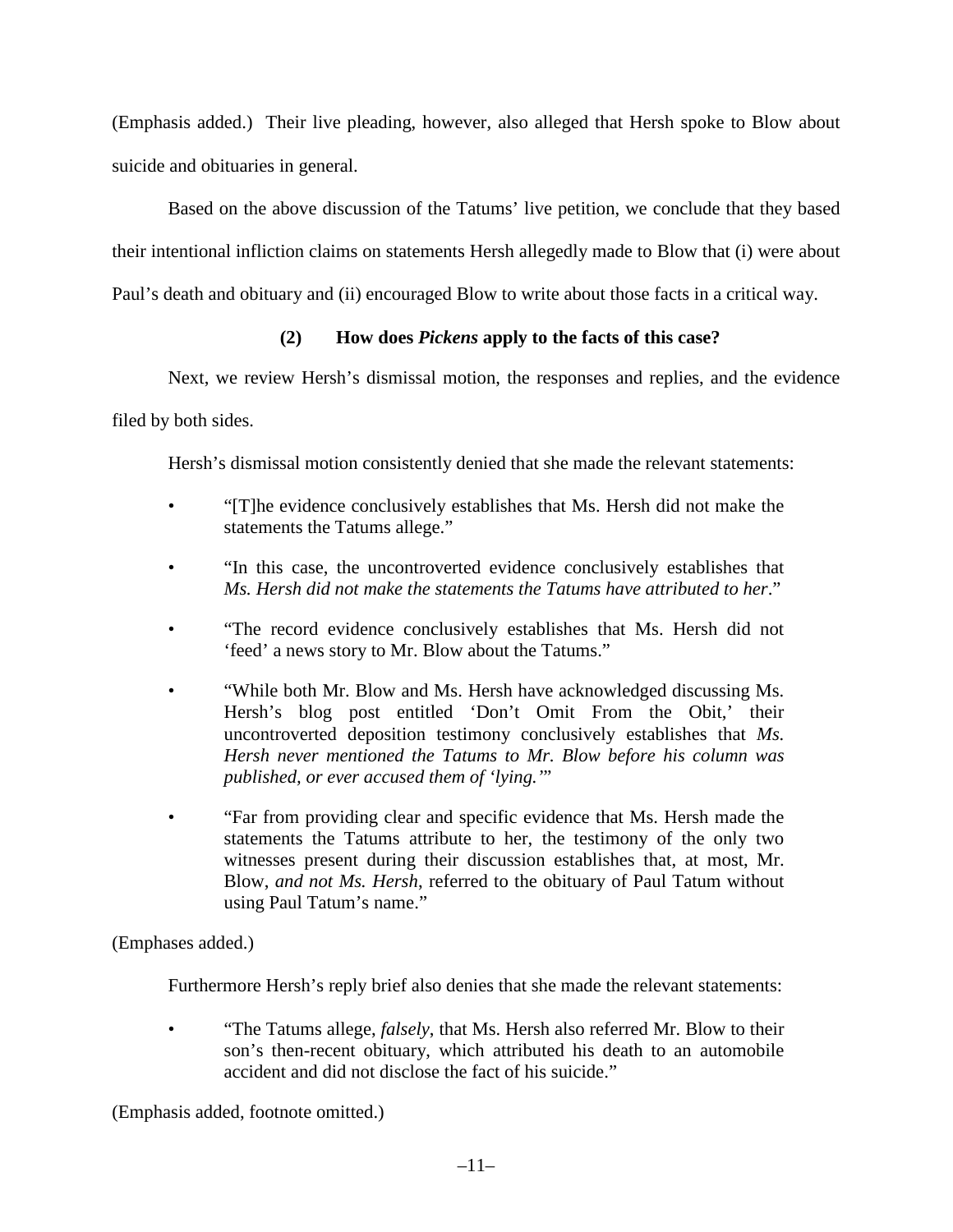Moreover, the evidence also contains testimony by both Hersh and Blow about the substance of the relevant conversation. Both Hersh and the Tatums filed excerpts from Hersh's and Blow's depositions in the Tatums' separate lawsuit against Blow and The Dallas Morning News, Inc.<sup>[5](#page-11-0)</sup> Blow testified that he called Hersh before drafting the column and that they talked about the column's subject matter. He also testified that he thought he referred to two recent cases of suicide during that conversation, but he did not believe that he mentioned any specific names or the specifics of Paul's death. Blow did not say that Hersh told him about Paul's suicide or that Hersh encouraged him to criticize Paul's obituary. In fact, Blow said that he learned about Paul's suicide from sources within the *Dallas Morning News*.

Additionally, Hersh testified that she met with Blow in person at his office. She also said that she and Blow "both talked about this issue of, you know, the secrecy about suicide," and that she told Blow that she was in the process of writing a blog about a different case of suicide. Hersh testified that Blow told her there had been an obituary that was not forthcoming about the cause of death, but no names were mentioned. Hersh did not say that she told Blow about Paul's suicide or that she encouraged him to criticize Paul's obituary.

In sum, Hersh's motion papers, in which the statute required her to prove by a preponderance of the evidence that the Tatums' suit is based on, relates to, or is in response to Hersh's exercise of the right of free speech, deny and offer evidence disproving that she made those very statements on which her motion's success first hinges.

Based on the above and for purposes of Hersh's motion to dismiss, we conclude that Hersh admitted talking with Blow about suicide and secrecy in general, but she denied making

<span id="page-11-0"></span> <sup>5</sup> For more information about that lawsuit, see footnote 3 *supra*.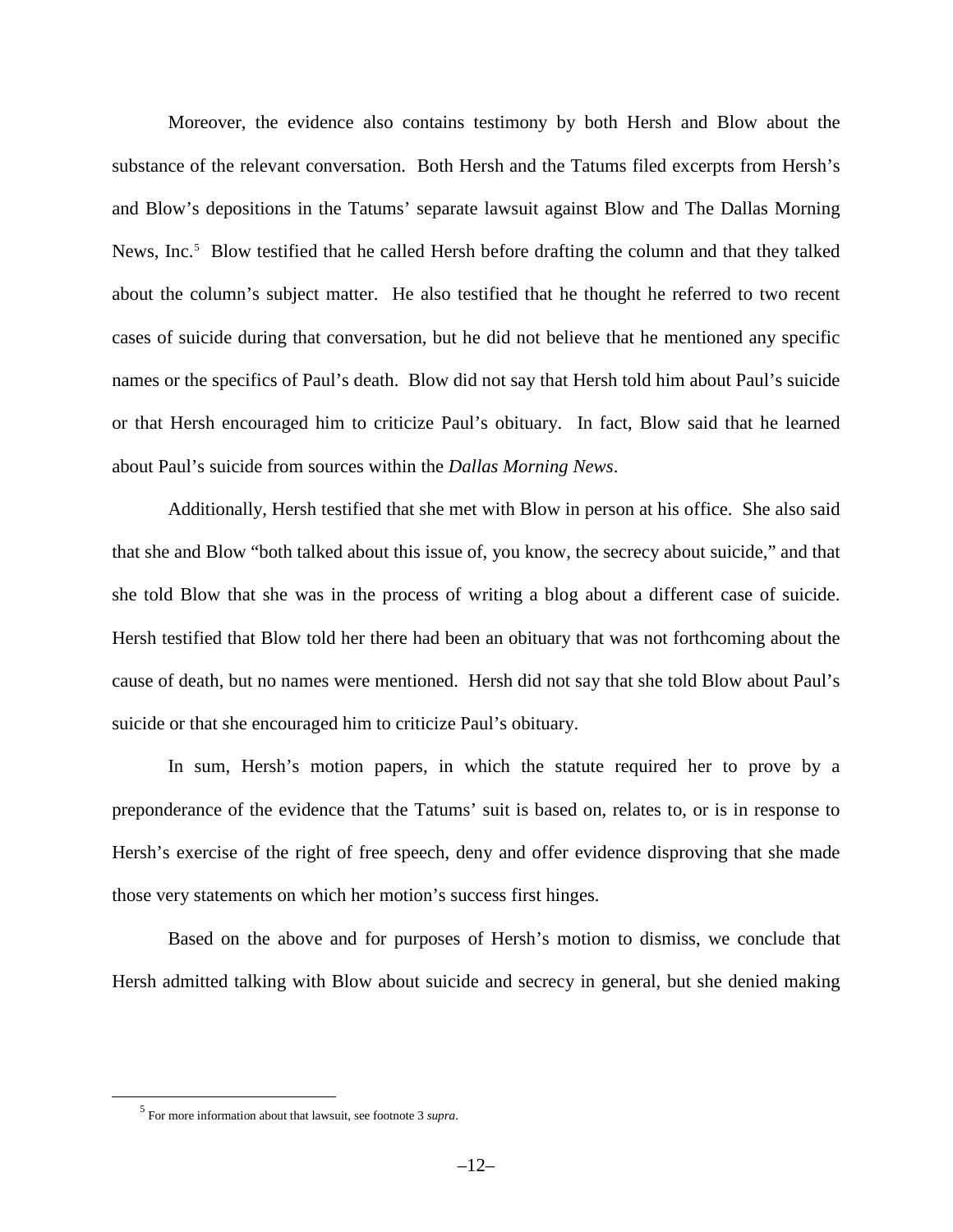the alleged statements that the Tatums based their claims on—statements about Paul's death and obituary that encouraged Blow to write critically about those facts.[6](#page-12-0)

Finally, we apply *Pickens* to these facts. The Tatums argue that *Pickens* is controlling. Hersh, however, argues that *Pickens* is distinguishable because, unlike the defendant in *Pickens*, Hersh does not deny that she made some communications to Blow. Specifically, she does not deny that they discussed suicide, obituaries, and her blog post on those topics. According to Hersh, "there is no dispute that this communication is the basis of the Tatums' claims."

When a defendant denies making the relevant statements, as Hersh does here, her dismissal motion necessarily denies that the claim is based on, relates to, or is in response to "the party's exercise of . . . the right of free speech." CIV. PRAC. § 27.005(b). In essence, Hersh asks us to rewrite § 27.005(b) to require a motion to dismiss to show that the claim is based on, relates to, or is in response to the defendant's *alleged* exercise of a protected right. But "[a] court may not judicially amend a statute by adding words that are not contained in the language of the statute." *Lippincott v. Whisenhunt*, 462 S.W.3d 507, 508 (Tex. 2015) (per curiam).

Based on *Pickens* and a de novo review of the record before us, we are not persuaded that, for purposes of her TCPA motion to dismiss, Hersh carried her burden of showing that she made the statements on which the Tatums' claims are based.<sup>[7](#page-12-1)</sup> Indeed, the record in this case demonstrates that Hersh's denial that she made the relevant statements is even more forceful than the denial in *Pickens*.

Accordingly, for the above reasons, the trial court erred by granting Hersh's dismissal motion.

<span id="page-12-0"></span> $<sup>6</sup>$  Again, two appellate courts have said that a reviewing court should view the pleadings and evidence in the light most favorable to the</sup> nonmovant in a § 27.005(b) analysis. *See Sloat*, 2015 WL 6830927, at \*3; *Cheniere Energy, Inc.*, 449 S.W.3d at 214. We need not decide whether this is correct because the Tatums prevail even under a neutral review of the evidence.

<span id="page-12-1"></span> $<sup>7</sup>$  This conclusion is for purposes of this appeal only, and should not be construed as a ruling either way on the ultimate resolution of that</sup> question.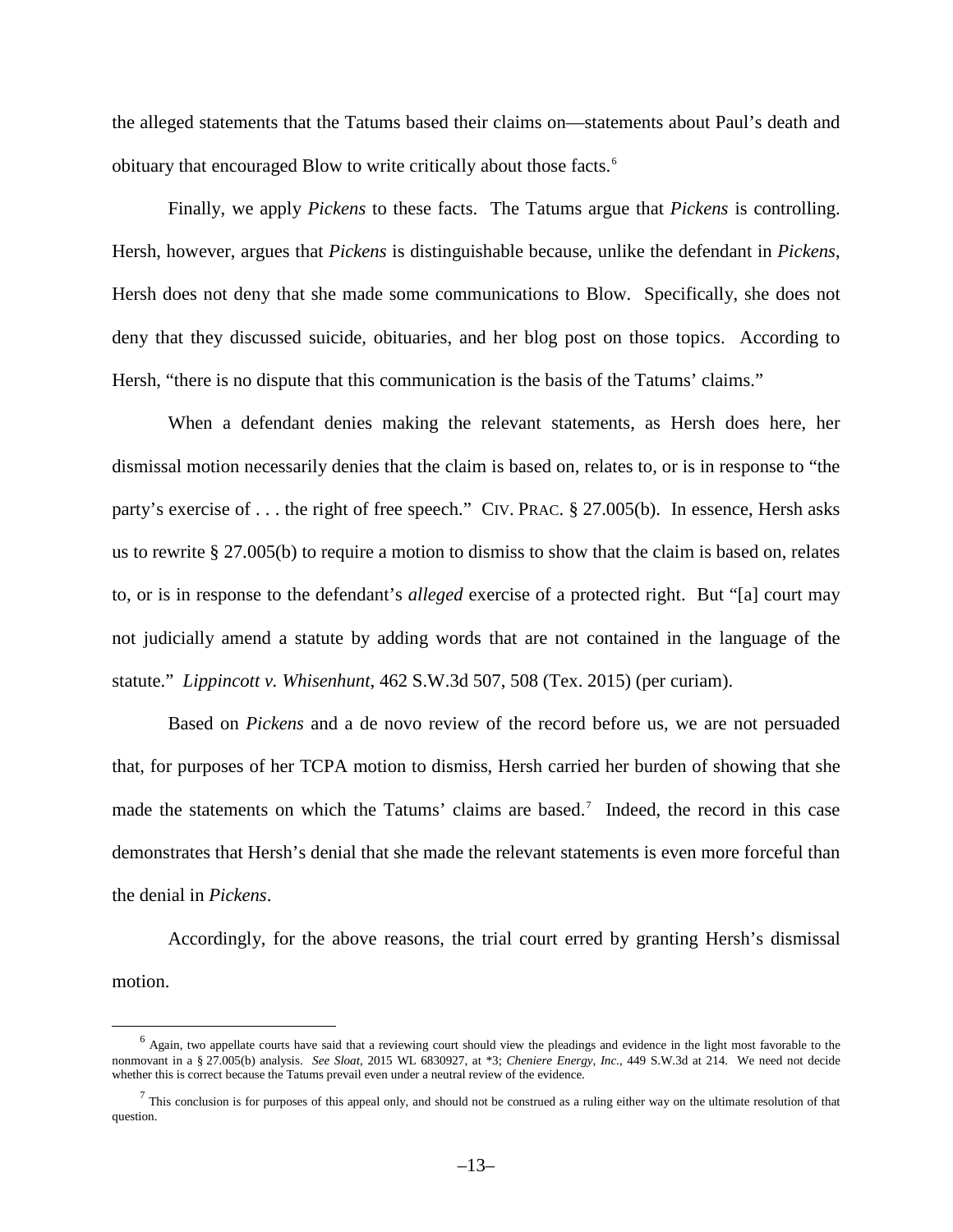## **3. Conclusion.**

We thus sustain the Tatums' first appellate issue and need not address their remaining issues.

#### **D. Hersh's Cross-Appeal.**

Hersh's cross-appeal argues that the trial court erred by failing to award her attorneys' fees she incurred for the proceedings in the trial court and by failing to award her any sanctions. Because Hersh was not entitled to dismissal of the Tatums' claims, she also was not entitled to recover attorneys' fees or sanctions. *See* CIV. PRAC. § 27.009(a) (fees and sanctions are contingent on dismissal of a legal action). Accordingly, we reject her arguments that the trial court erred by failing to award her any sanctions or trial-level attorneys' fees and affirm the denial of those sanctions and fees.

### **III. CONCLUSION**

We affirm the trial court's judgment to the extent it denies appellee's requests for triallevel attorneys' fees and sanctions. We reverse the remainder of the judgment and remand the case for further proceedings consistent with this opinion.

> /Bill Whitehill/ BILL WHITEHILL **JUSTICE**

141318F.P05